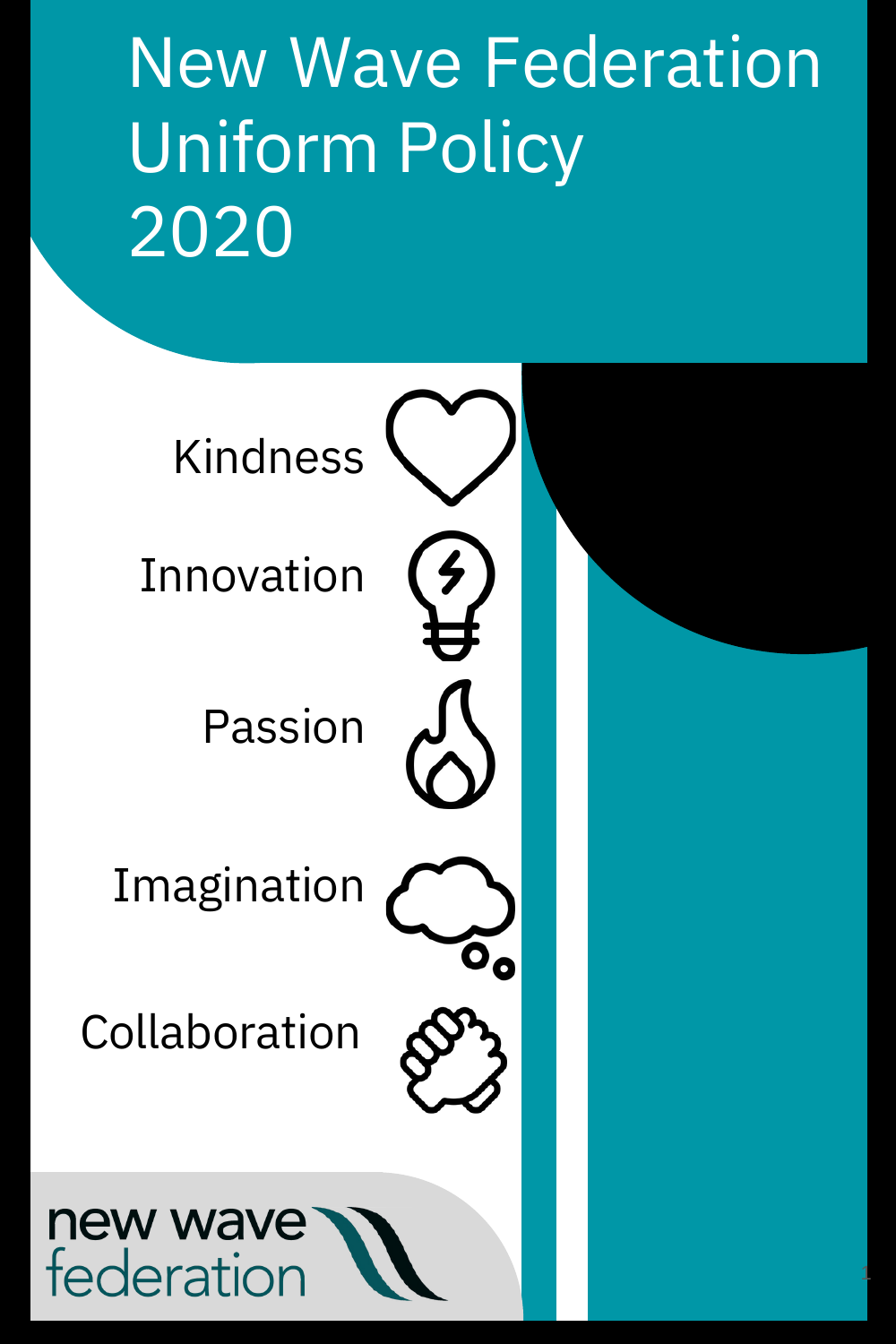



# Our Commitment to Staff



Foster and develop the highest standards of teaching through high quality professional development

Nurture and secure leadership talent to lead the future



Recognise and reward the commitment of all staff

Create and maintain a mutually supportive, collaborative and caring environment for all

Establish well-being and health as essential contributions to effectiveness at work.

# Our Strategic Priorities



Enrich the curriculum to maximise opportunities for children to develop their talents and interests.



Create a culture of care and stimulate curiosity. Build an environment of independence and

collaboration for all pupils.

Use high quality and innovative approaches to teaching to promote progress and engagement.



Enhance teaching and learning through ongoing professional development and continuous support.



Build strong and flexible leadership structures.

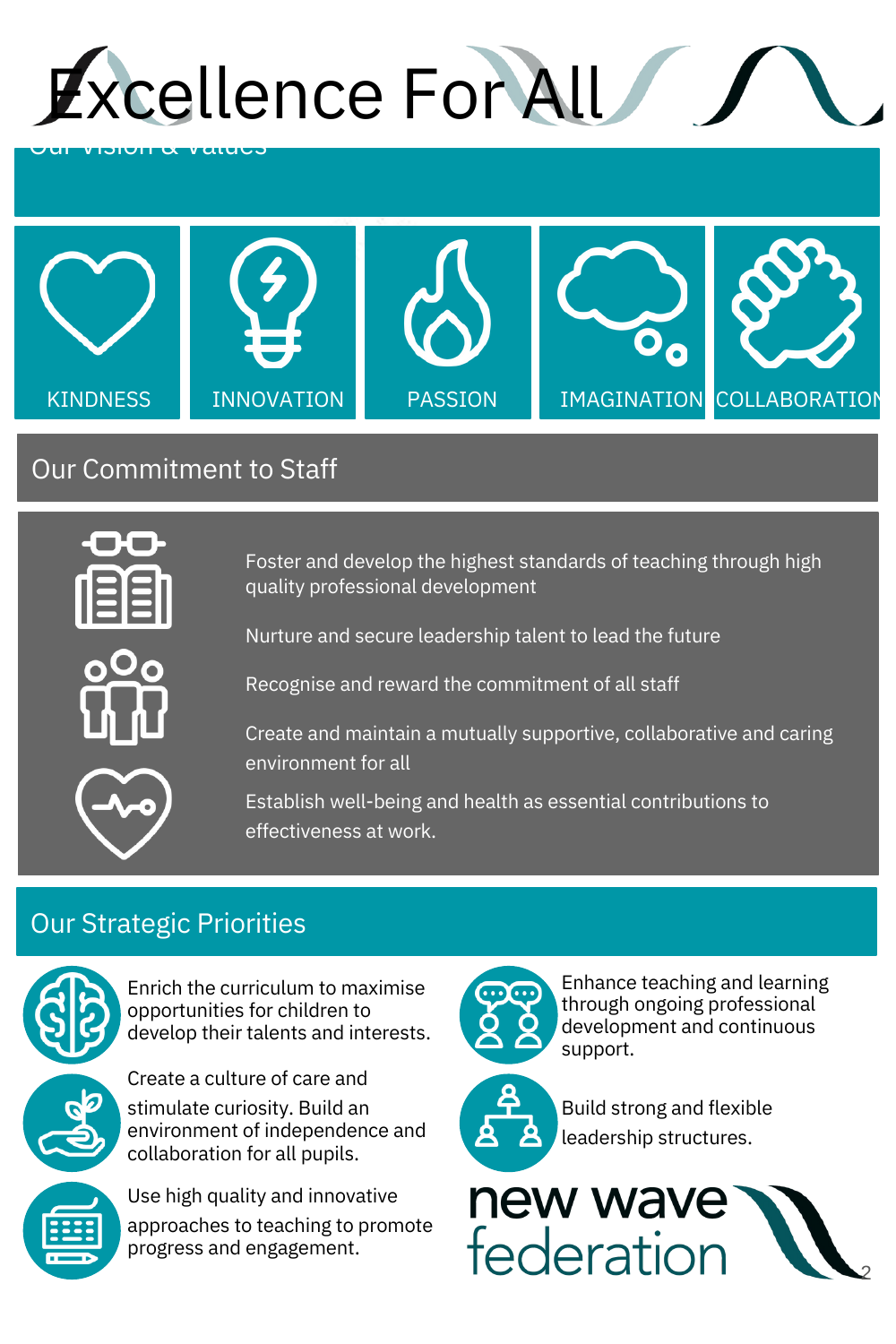# **Principles**

Our policy is that all children within the New Wave Federation should wear clothing that is in keeping with a purposeful learning ethos. We also believe that certain school activities are facilitated by specialised and appropriate clothing (including organised events outside normal school hours).

## **Aims**

Our policy is based on the belief that a school uniform:

●promotes a sense of pride in the school

 $\bullet$  engenders a feeling of belonging

● is practical and distinctive

●identifies the children with the school

 $\bullet$  is not distracting in class (as fashion clothing might be)

●makes children feel equal to one another in terms of appearance

● reflects the sense both of community and of diversity that the school takes pride in

● is regarded as suitable, and good value for money, by most parents.

# **All children (Reception – Year 6) need:**

●blue Grazebrook/Shacklewell /Woodberry Down crew neck sweatshirt/sweatshirt cardigan

●light blue polo t-shirt (GB)/white polo shirt (SW & WD) *(logo optional)*

●grey school trousers (SW & WD) /black school trousers (GB) /skirt/pinafore dress white socks with flat, black sensible school shoes. Shoes are to be plain

with no coloured logos. Plain black trainers are acceptable. Crocs or open toed sandals are not acceptable.

●blue Grazebrook/Shacklewell /Woodberry Down book bag

● during summer months, pupils may wear a blue gingham dress or black shorts (GB) grey shorts (SW & WD)

●during winter months, children may wear wellington boots to school but these **MUST** be stored in a bag and indoor shoes worn whilst inside the building ●*Optional blue Grazebrook/Shacklewell/Woodberry Down zip fleece and waterproof jacket*

# **For PE all children (Reception – Year 6) need:**

●light blue Grazebrook/Shacklewell t-shirt / white Woodberry Down round neck t-shirt

●black PE shorts or track-suit bottoms (GB & SW), Navy (WD)

●plimsolls/trainers

●Grazebrook/Shacklewell /Woodberry Down gym bag to keep these in at school.

PE Kit should be worn for After School sporting clubs. All PE kits should be free from any logo or brand name, apart from the school logo.

*School uniform for Grazebrook, Shacklewell and Woodberry Down primary school can be ordered and purchased on line at www.yourschooluniform.com.*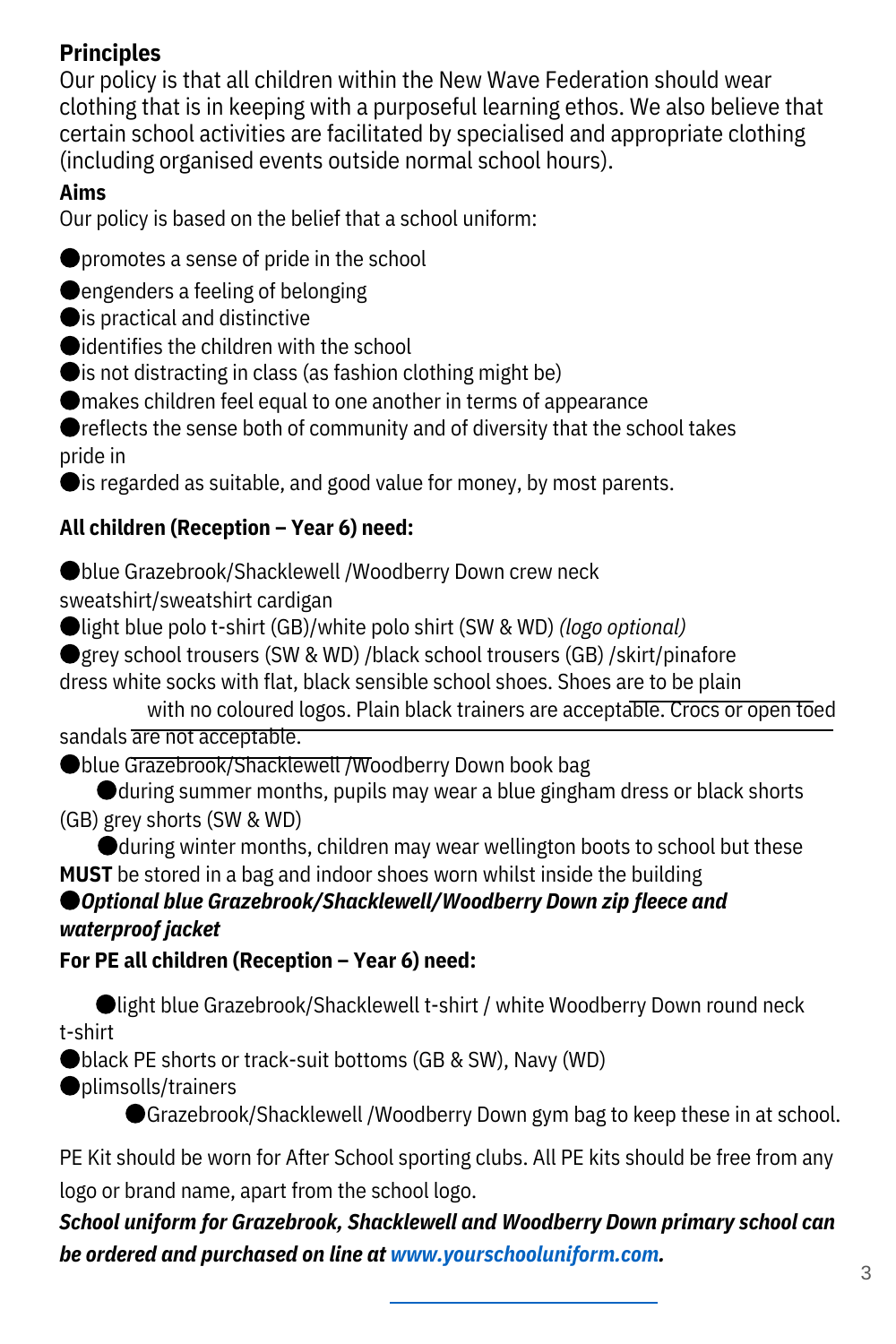## **Jewellery and Headwear**

We do not allow children to wear jewellery to school (except for small studs and watches). We do not allow headwear to be worn during class time or inside school buildings, except for religious or medical reasons.

### **All clothing should be clearly labelled with your child's name.** This is especially

important, as uniform items look similar and can easily be confused for another child's. The school cannot accept responsibility for any lost items.

### **Role of Classteachers and Support Staff**

●Be good role models for all pupils

●Remember to dress professionally at all times.

●To remind children to wear school uniform. The classteacher will speak to children who do not wear the correct uniform. If children continually attend

school wearing clothing which is deemed not to be uniform they will be referred to the Headteacher.

### **Role of the Headteacher**

●The Headteacher is to ensure that pupils comply with the uniform policy agreed by the governing body.

●The Headteacher has a duty to enforce the school uniform throughout the school community, as part of the duty within maintenance of day to day discipline in the school.

●The Headteacher will speak to the parents of children who persistently do not wear the correct uniform.

●The school will follow the DfE guidelines and not consider exclusion from the school where a pupil fails to comply with the school's rules on uniform.

### **Role of the Parents/Guardian**

●To ensure that their child / children adhere to the school's uniform policy.

● Ensure that they come to school in uniform everyday unless there are special circumstances such as non-uniform days.

●To ensure that all uniform is labelled correctly and clearly.

## **Racial Equality & Equal Opportunity**

All children have equal access to wearing school uniform regardless of their culture, race, religion, gender, disability or ability. We ensure that the set uniform respects other policies such as Equalities and allows for individual sets of circumstances of all groups and individuals. The New Wave Federation is committed to creating a positive climate that which enable everyone to work free from racial intimidation and harassment and to achieve their full potential.